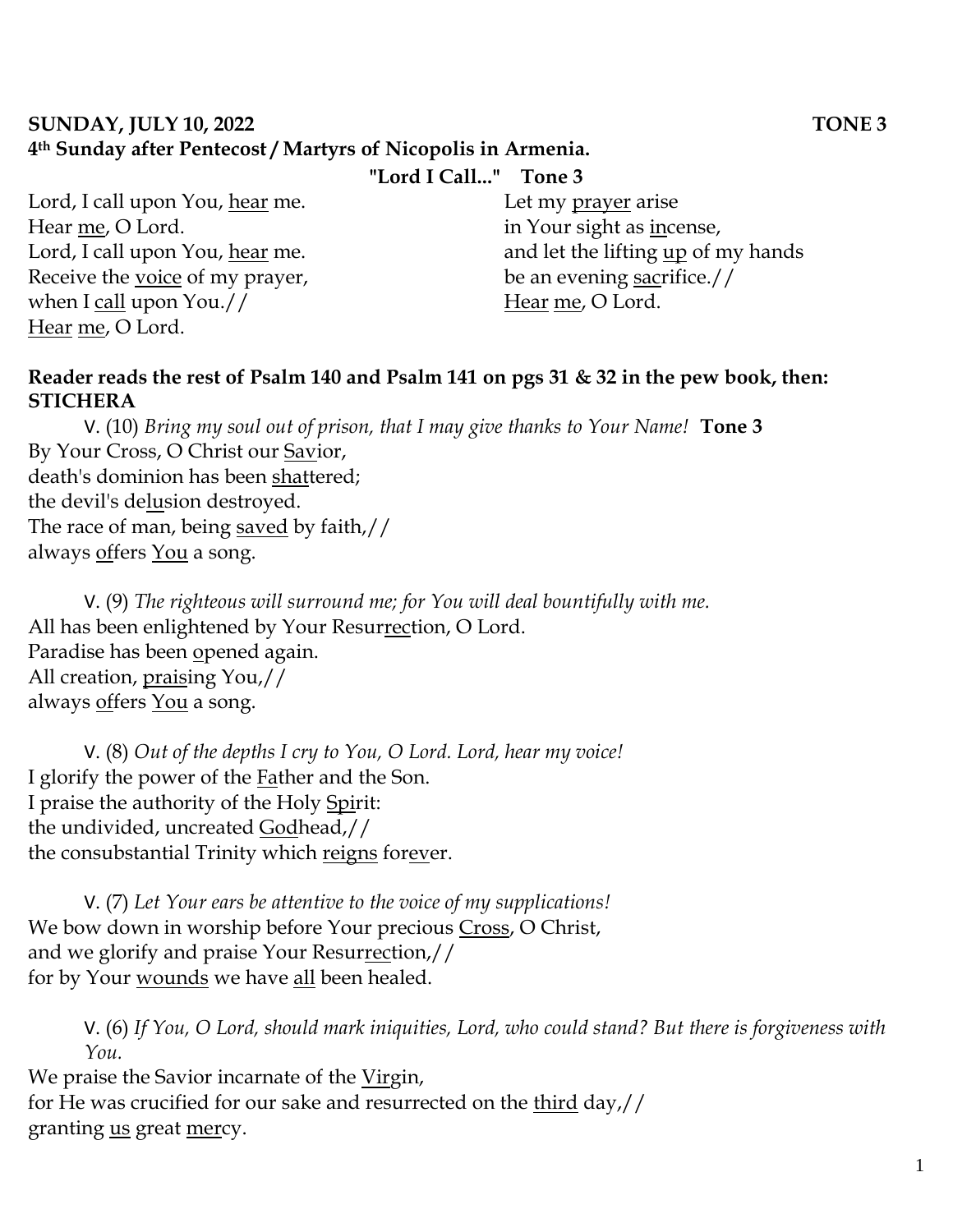V. (5) *For Your Name's sake I wait for You, O Lord. My soul has waited for Your word; my soul has hoped on the Lord.*  Christ descended to Hades proclaiming the glad tidings: "Be bold! Now I have triumphed! I am the Resurrection, I will lead you out,// for I have shattered the gates of death!"

V. (4) *From the morning watch until night, from the morning watch, let Israel hope on the Lord!*  Standing unworthily in Your most pure house, O Christ God, we offer our evening song, crying from the depths: "Deliver Your people from the hand of Your enemies, O Lover of mankind,// Who enlightened the world by Your Resurrection on the third day!"

*v. (3) For with the Lord there is mercy and with Him is plenteous redemption, and He will deliver Israel from all his iniquities.* **Tone 4** Enlightened by the Holy Spirit, O most praiseworthy ones, you have taken up arms against the prince of this world and with God's help obtained victory over his snares; wherefore celebrating today your most illustrious memory,// we with praises dutifully honor your sufferings.

*v. (2) Praise the Lord, all nations! Praise Him, all peoples!* Given over to wounds and tortures, O holy ones, You remained staunch in your wise confession. O fires of supreme spiritual warmth, you ignite the hearts of the faithful with grace; wherefore people of every rank and age make festival of your holy memorial,// glorifying the Lord in hymns.

*v. (1) For His mercy is abundant towards us; and the truth of the Lord endures for ever.* **Tone 5** With the brightness of your miracles O Martyrs, you enlighten the whole of creation. O valiant sufferers of the Savior, you drive away the fog of passions and afflictions from those who have recourse to you and in faith seek your protection;// wherefore in faith we keep your holy and radiant commemoration.

*Glory to the Father, and to the Son, and to the Holy Spirit; now and ever, and unto ages of ages. Amen.*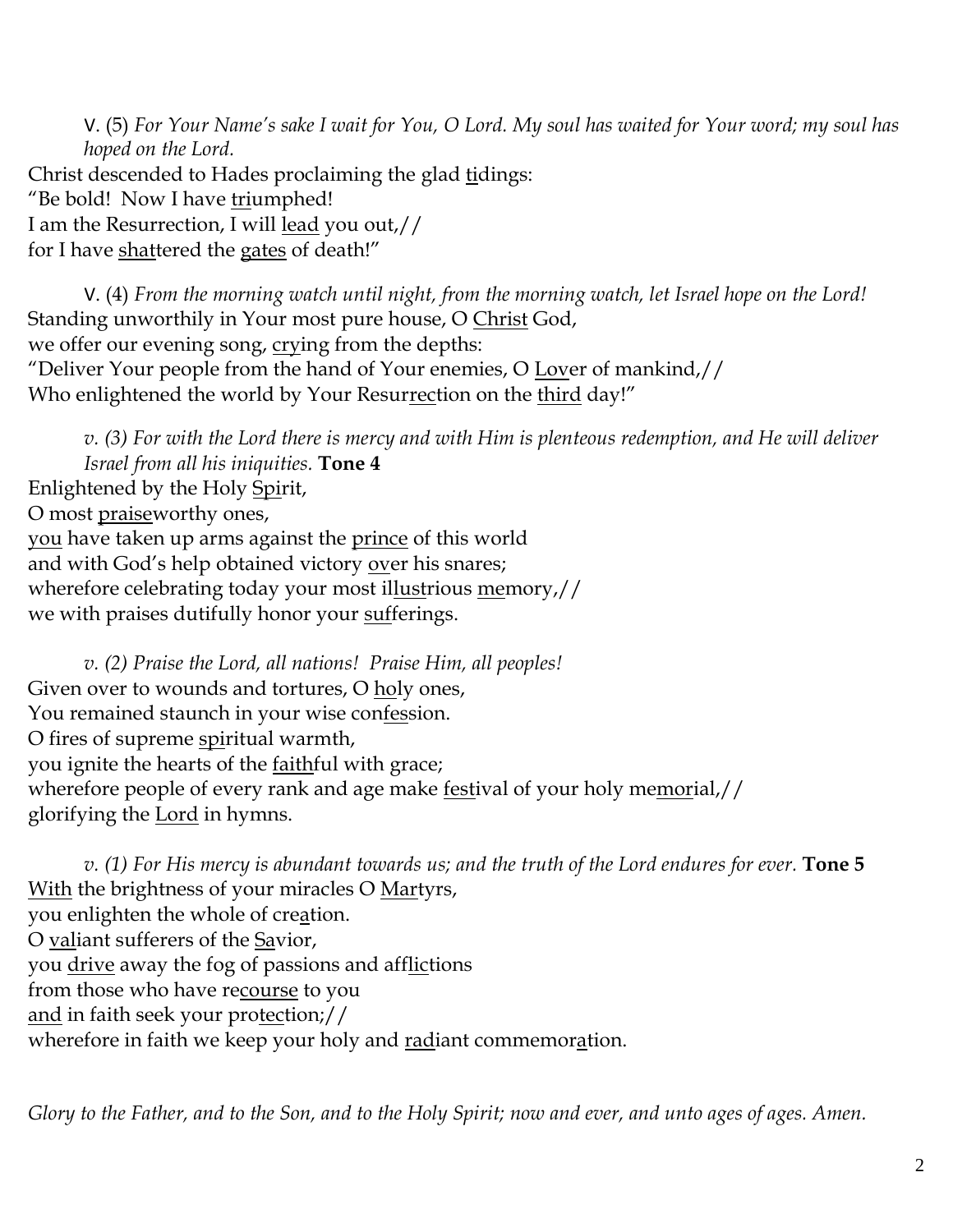**Tone 3** How can we not wonder at your mystical childbearing, O exalted Mother? For without receiving the touch of man, you gave birth to a Son in the flesh, O immaculate Virgin. The Son born of the Father before eternity was born of you at the fullness of time, O honored Lady. He underwent no mingling, no change, no division, but preserved the fullness of each nature. Entreat Him, O Lady and Virgin and Mother, to save the souls of those who, in the Orthodox manner, confess you// to be the Theotokos.

# **APOSTICHA**

**Tone 3** The sun was darkened by Your Passion, O Christ, but all creation was enlightened by the light of Your Resurrection.// Accept our evening song, O Lover of man!

V. *The Lord is King; He is robed in majesty!*  Your life-bearing Resurrection, O Lord, enlightened the whole universe, recalling Your creation. Delivered from Adam's curse, we sing:// O Almighty Lord, glory to You!

V. *For He has established the world, so that it shall never be moved.* You are the changeless God, Who, suffering in the flesh, were changed. Creation could not endure seeing You on the Cross. It was filled with fear while praising Your patience. By descending to hell and rising on the third day,// You have granted to the world life and great mercy.

V. *Holiness befits Your house, O Lord, forevermore!*  You endured death, O Christ, to deliver the race of men from death. You rose from the dead on the third day, raising with Yourself those who knew You as God// and enlightening the world. Glory to You!

*Glory to the Father, and to the Son, and to the Holy Spirit; now and ever, and unto ages of ages. Amen.* **Tone 3** By the will of the Father, without seed, of the Holy Spirit you conceived the Son of God. He was born of the Father before eternity without a mother, but now for our sake He came from you without a father!// Do not cease entreating Him to deliver our souls from harm!